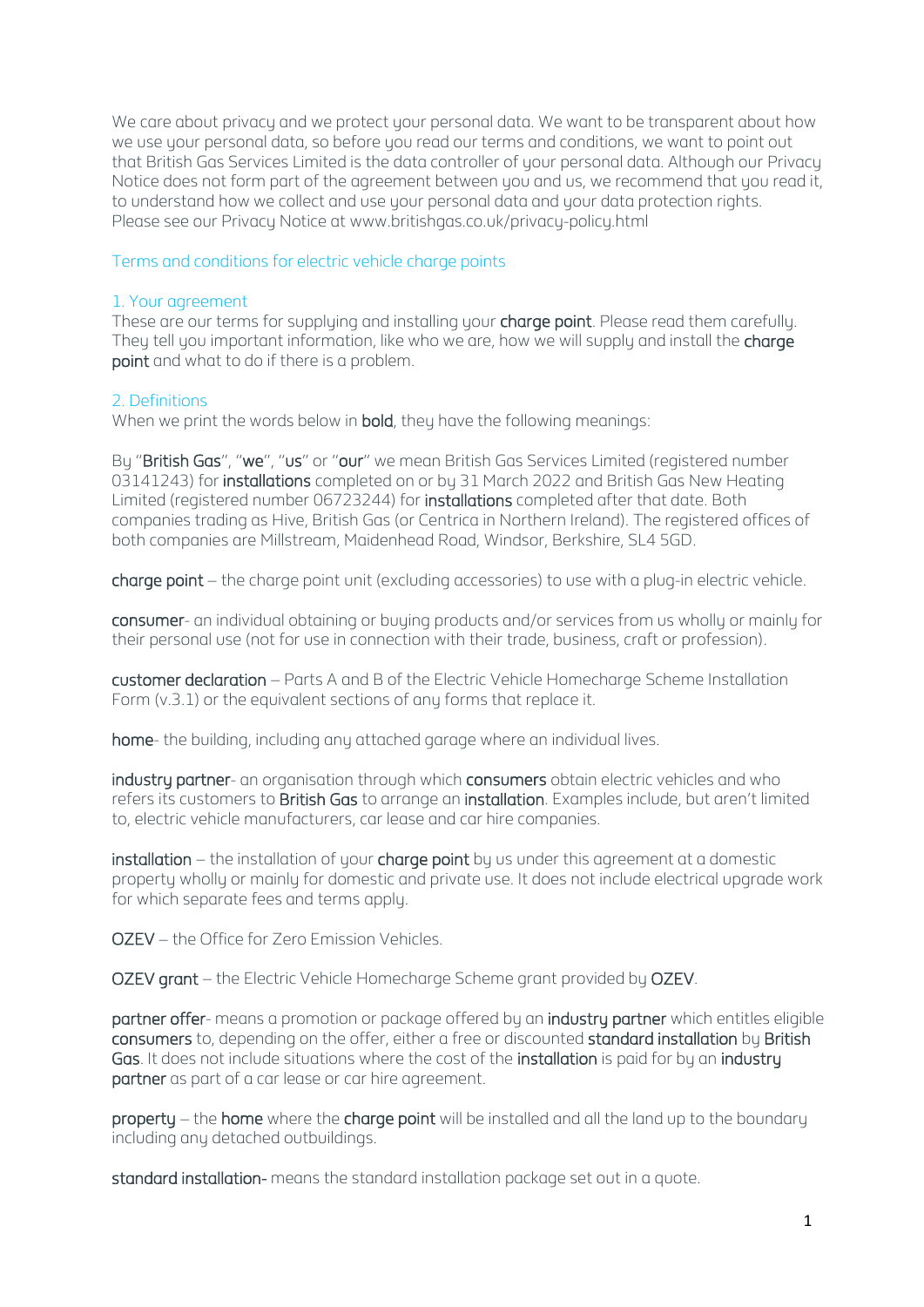top up charge- a £350 (three hundred and fifty pounds) charge. This charge may be payable where an installation is not eligible for an OZEV grant.

#### 3. The quote and what it includes

Any quote issued is valid for 21 days and work must begin within 12 months of acceptance. After this we may not be able to honour the quote, and we might need to issue another one. All prices include VAT at the current rate. Please be aware that many installations won't qualify for an OZEV Grant if they take place after the 31 March 2022.

Unless we've agreed otherwise, the price stated on any quote is for the standard installation package. If you need extra work which is not included in that package, we'll explain why, and agree any additional costs with you before starting work. Any electrical upgrade work will be carried out under our one-off home improvement and repair work terms- you can find them at britishgas.co.uk. If there is any difference between what we say here and in those terms, what we say here takes priority.

If we carry out a virtual survey, we'll need to check the accuracy of the information you gave us before we start work. If it turns out that the information you gave us was not correct, we may need to issue an updated quote before starting work.

Sometimes we have to do work which could cause damage to wall coverings, paint and solid wall insulation (for example if we need to do some wiring to install the **charge point**). If you need to do any redecoration then, unless we have been negligent with our work, this will be your responsibility and is not included in the price we quote.

### 4. Where an industry partner pays for your installation as part of your car lease or hire agreement with them

Unless stated otherwise, if you have entered into a car lease or hire agreement with one of our industru partners and the cost of your installation is bundled with or included in that agreement, the industry partner will pay us the price of a standard installation.

Where the industry partner fully covers the cost of the installation, you provide consideration by agreeing that we can recover the cost of your installation from the industry partner and by taking any steps needed to allow us to do this.

If you need extra work which is not included in the **standard installation** package, you will need to pay for this, unless we tell you otherwise. We'll explain why the extra work is needed, and agree the additional costs with you before starting work. You may also need to pay us a top-up charge before we start the installation if we believe that you don't qualify for an OZEV Grant,

If you do not want to pay for the extra work or the top up charge (where applicable) then we will be unable to carry out the installation. Unless your agreement with your car lease or car hire company says otherwise, you will not be entitled to any cash alternative or refund where this happens.

Your car hire or car lease agreement documents will tell you when you become the owner of the charge point. You may not own the charge point until you have made the final payment of your hire or lease agreement.

5. Where an industry partner makes a payment towards your installation other than as part of a bundle for a car lease or car hire agreement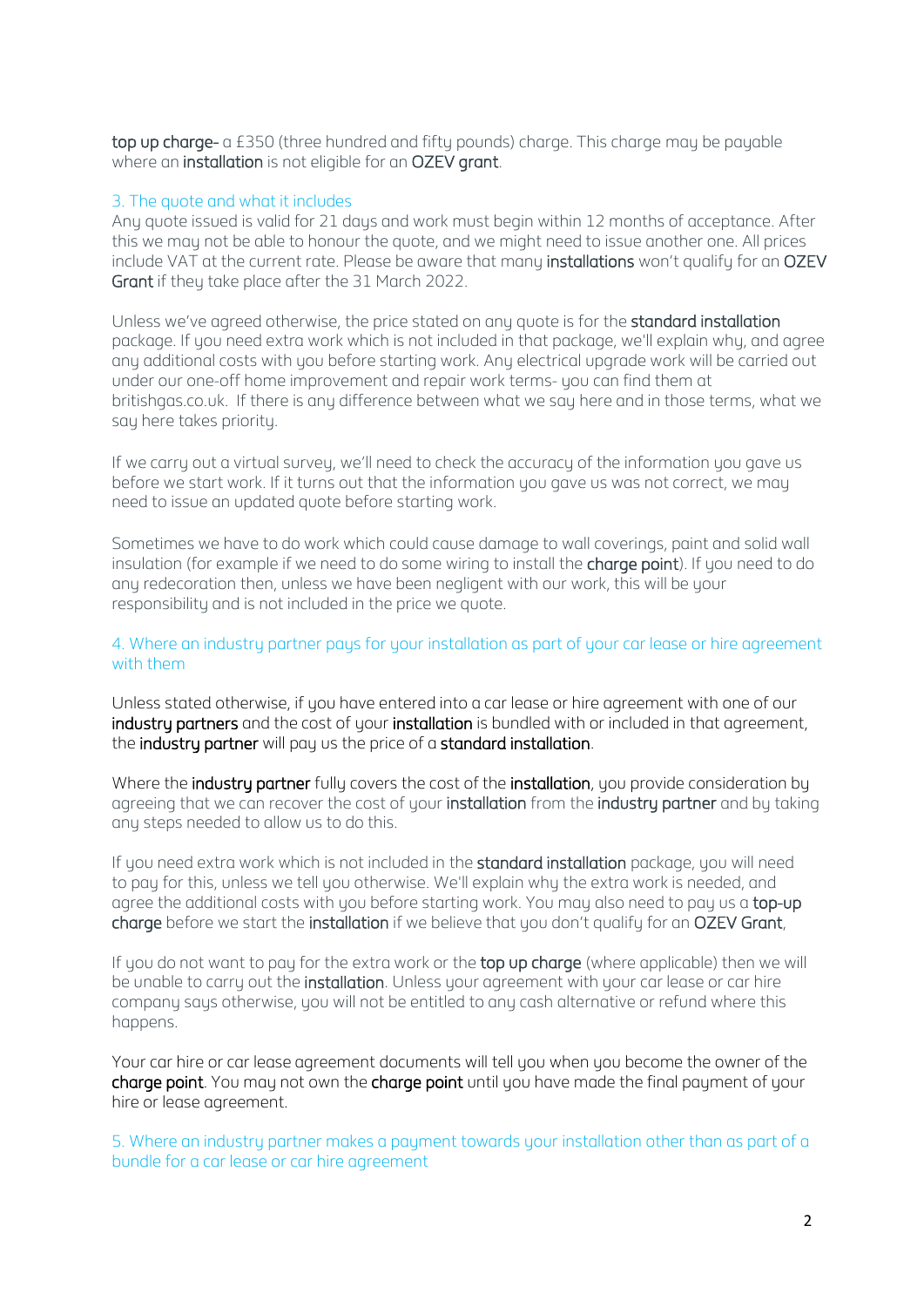We work with a number of industry partners and install charge points for their customers. Sometimes these organisations fully or partly fund standard installations for their customers.

If you're eligible for a **partner offer**, we'll agree a contract directly with you for the *installation*. The industry partner will be responsible for paying the portion of the charges they've agreed to pay under the **partner offer**. You'll need to pay the balance, if there is one.

Where the **partner offer** fully covers the cost of the **installation**, you provide consideration by agreeing that we can recover the cost of your installation from the industry partner and by taking any steps needed to allow us to do this.

If you need extra work which is not included in the partner offer, we'll explain why, and agree any additional costs with you before starting work. You may need to pay us a top-up charge before we will start the installation if we believe that you don't qualify for an OZEV Grant,

If you do not wish to pay for the extra work and/or the top up charge (where applicable) then we will be unable to carry out the installation. Unless the terms of the partner offer say otherwise, you will not be entitled to any cash alternative or refund where this happens.

6. What happens if your electrical supply is inadequate or it's unsafe to install a charge point We can only complete the **installation** if:

- The electrical capacity (e.g. main fuse) can support the additional electrical demands of a charge point.
- It's safe to install a charge point.

If the capacity is not sufficient, we might be able to de-rate the **charge point**, install load balancing equipment or we may have to pause the job until your main fuse is upgraded by your electricity supplier.

If the electrical arrangements or something else at the property means it's unsafe to install a charge point, we won't complete the installation until you resolve the issue. For example, where there's hazardous chemicals, pest infestations, verbal or physical abuse or harassment.

We don't have to start or continue the *installation* if we believe that the location isn't suitable or safe for a charge point. For example, if the charging lead could create a trip hazard or the charging lead will not remain on your property during charging.

# 7. When we will do the work and who will do it

We'll start the **installation** on the time and date we agree with you. Unless we agree otherwise, work must take place during our normal working hours Monday to Friday.

To carry out the work as quickly as possible, we may send one of our suitably qualified contractors.

# 8. OZEV grants

OZEV provides a grant for some electric vehicle drivers to have a charge point installed at their home. The OZEV grant is subject to a number of conditions, which can be found at [https://www.gov.uk/government/publications/customer-guidance-electric-vehicle-homecharge](https://www.gov.uk/government/publications/customer-guidance-electric-vehicle-homecharge-scheme)[scheme.](https://www.gov.uk/government/publications/customer-guidance-electric-vehicle-homecharge-scheme)

If you think you may qualify for the OZEV grant, we recommend you read the full terms, as you will need to confirm if you meet the eligibility requirements (1) during our quote process and (2) when you sign the **customer declaration.**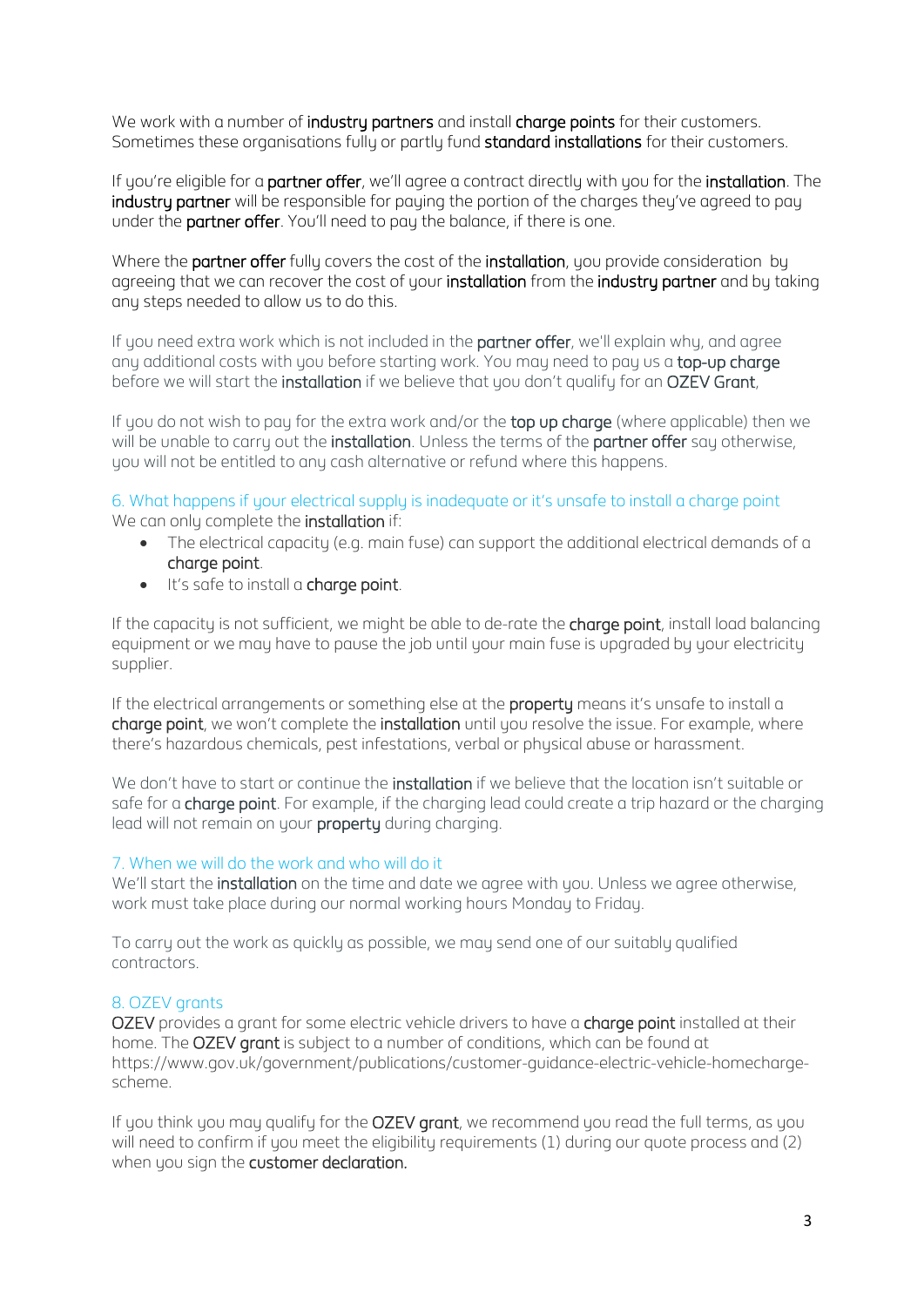Here's a summary of some of the key conditions:

- You must either;
	- o be the registered keeper of an eligible vehicle, or
	- o be assigned an eligible company car, or lease an eligible vehicle, for at least 6 months.
- A full list of eligible vehicles can be found at: [https://www.gov.uk/government/collections/government-grants-for-low-emission](https://www.gov.uk/government/collections/government-grants-for-low-emission-vehicles)[vehicles](https://www.gov.uk/government/collections/government-grants-for-low-emission-vehicles)
- You must live at the **property** where the **charge point** will be installed. If you rent it, you must get written permission from the appropriate owner and/or management company for the installation.
- You can't claim an OZEV grant if you have previously claimed against the OZEV grant scheme (or the earlier Domestic Recharge Scheme) unless 2 eligible electric vehicles are owned concurrently, in which case a second OZEV grant can be claimed.
- You must have the **charge point** installed as a private individual. This means you can't claim VAT back from HMRC for the installation.
- Your property must have designated private off-street parking suitable for a charge point. And you must have access to this area at all times.
- If you are a homeowner who lives in a single-unit property such as a detached, semidetached or terraced house, your installation must be completed on or by the 31 March 2022 to be eligible for an OZEV grant.
- From the 1 April 2022, the OZEV grant will only be available to homeowners who live in flats and individuals who rent their homes.

# 9. If we believe your charge point or installation is eligible for an OZEV grant

If we believe your charge point and/or installation are eligible for an OZEV grant, we will only ask you to pay us the difference between the OZEV grant available and the total price in our quote. We'll apply for an OZEV grant on your behalf to cover the balance we're owed.

To complete the OZEV grant application, you need to give us certain information and sign the customer declaration. By accepting our quote, you agree that;

- the information you give us will be full, complete and accurate,
- you will promptly give us any information or documents we need to complete the OZEV grant application, and
- you will sign the customer declaration promptly.

If you don't do these things and this means;

- we are not able to apply for an OZEV grant, or
- our OZEV grant application is refused,

we will take the steps set out in the following paragraphs.

If we've not started work, we will update your quote to reflect the fact that the OZEV grant is not available. If you don't want to go ahead, we'll refund you any money you've already paid. We can deduct our reasonable expenses from the refund.

If we've already installed your charge point (and we've made reasonable attempts to get the information we need from you) we will charge you the difference between what you've already paid and the total price (i.e. the price without an OZEV grant discount) in our quote. This could be up to £350 for each charge point (based on the current OZEV grant rate). We can also charge you an administration fee of £50.

There may be other grants or funding available to help you get a charge point installed. It's up to you to confirm if you could be eligible and to apply for such funding.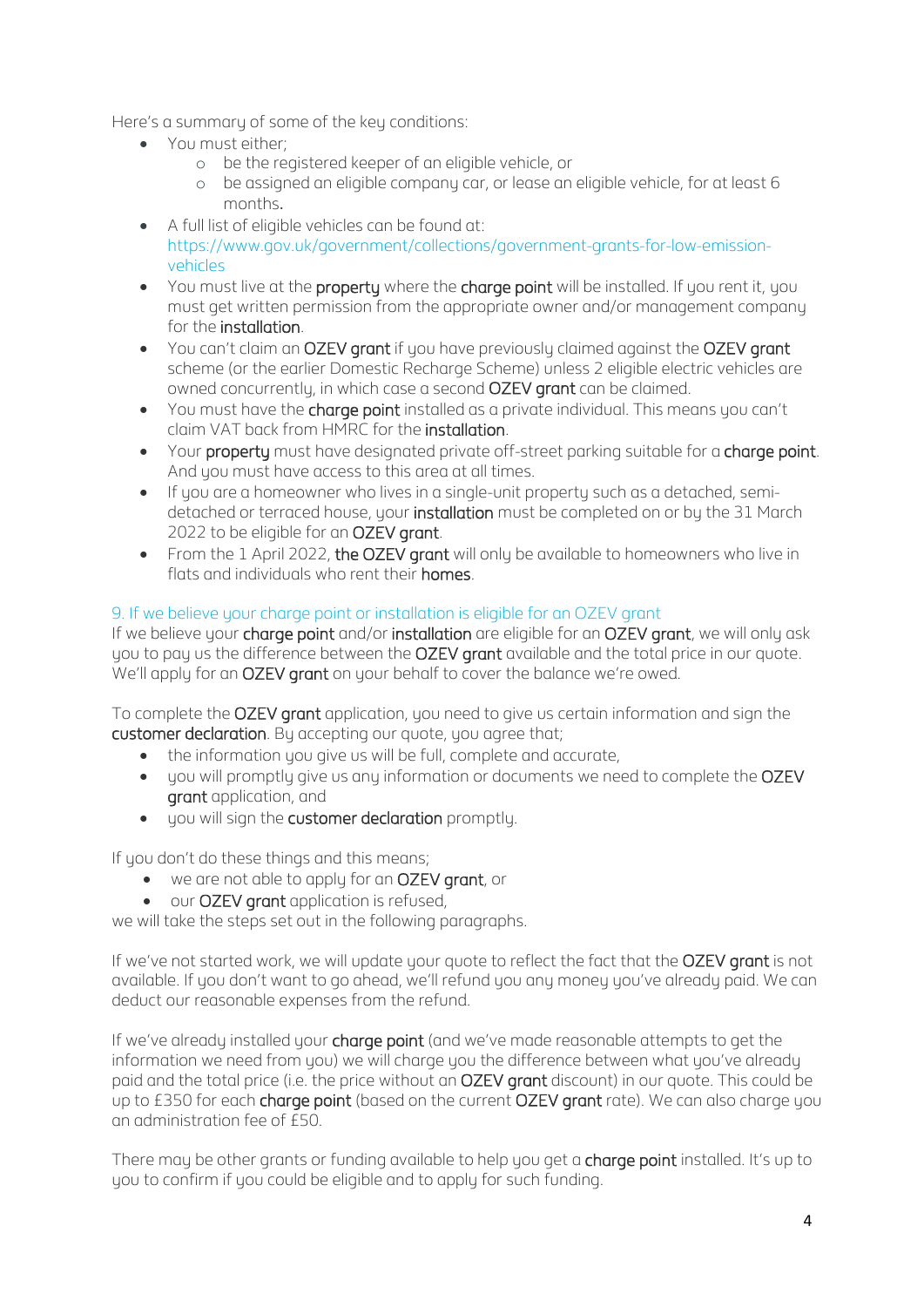### 10. What to do if your circumstances change

You must tell us if your circumstances change between the date your installation is booked and the date it takes place, where this could affect your eligibility for the **OZEV grant.** 

If your circumstances change after the installation or you no longer have use of your electric vehicle before the minimum 6-month keepership period ends, you must tell OZEV via Chargepoint.Grants@ozev.gov.uk.

#### 11. What happens if the government changes or withdraws the OZEV grant scheme

If your quote assumes you're eligible for an OZEV grant, but the government ends that scheme, changes the scheme rules or the value of the grant before we install your charge point, we will not have to carry out the **installation**, unless you pay us any short-fall in funding.

### 12. Reasonable timescales

We'll give you our time estimate for doing the *installation* and we'll do our best to keep to this, unless something beyond our control means we can't – in which case we'll let you know as soon as possible and arrange a new time.

### 13. Getting into your property

If you're not at the **property** on the day of **installation**, you must make sure that there is somebody else present who is 18 years or older and can give instructions to the installer and sign paperwork on your behalf during the visit.

It's your responsibility to give us access to your **property**. If we can't get access, we won't be able to complete the work and you'll need to contact us to arrange another appointment. We can also charge you our reasonable costs for the wasted visit.

### 14. If you buy your charge point from a third party

We may agree to install a charge point which you have bought from a third party such as a vehicle manufacturer or their representative (e.g. an authorised car dealer). If we agree to do this and the charge point is delivered to you before the installation, you'll be responsible for keeping it safe from the point you receive it until you hand it over to us. If the **charge point** is lost or damaged during that time, you'll have to source and pay for a new one.

### 15. Permissions and consents

It's your responsibility to get any permission needed for the work, as we don't accept liability for unauthorised work, e.g. if you don't own the **property** where any part of the work will take place, you'll need to get the owner's permission first, or if the property is a listed building you may need planning permission. You'll be responsible for any losses or costs to us if claims are made against us for work carried out without the proper permission.

#### 16. Software

Once connected to Wi-Fi, your **charge point** may receive over-the-air updates to improve your experience. It may also send or receive messages to complete diagnostic checks.

From time to time the manufacturer of your charge point or your charge point operator may, acting reasonably, need to make the smart functionality of your **charge point** temporarily unavailable to allow them to carry out maintenance or updates.

To enjoy the full functionality of your charge point, you may need to download and use an app which supports it or sign up to a subscription with a **charge point** operator. By signing up to such an app or service, you'll be entering into a separate legal agreement with a third party, which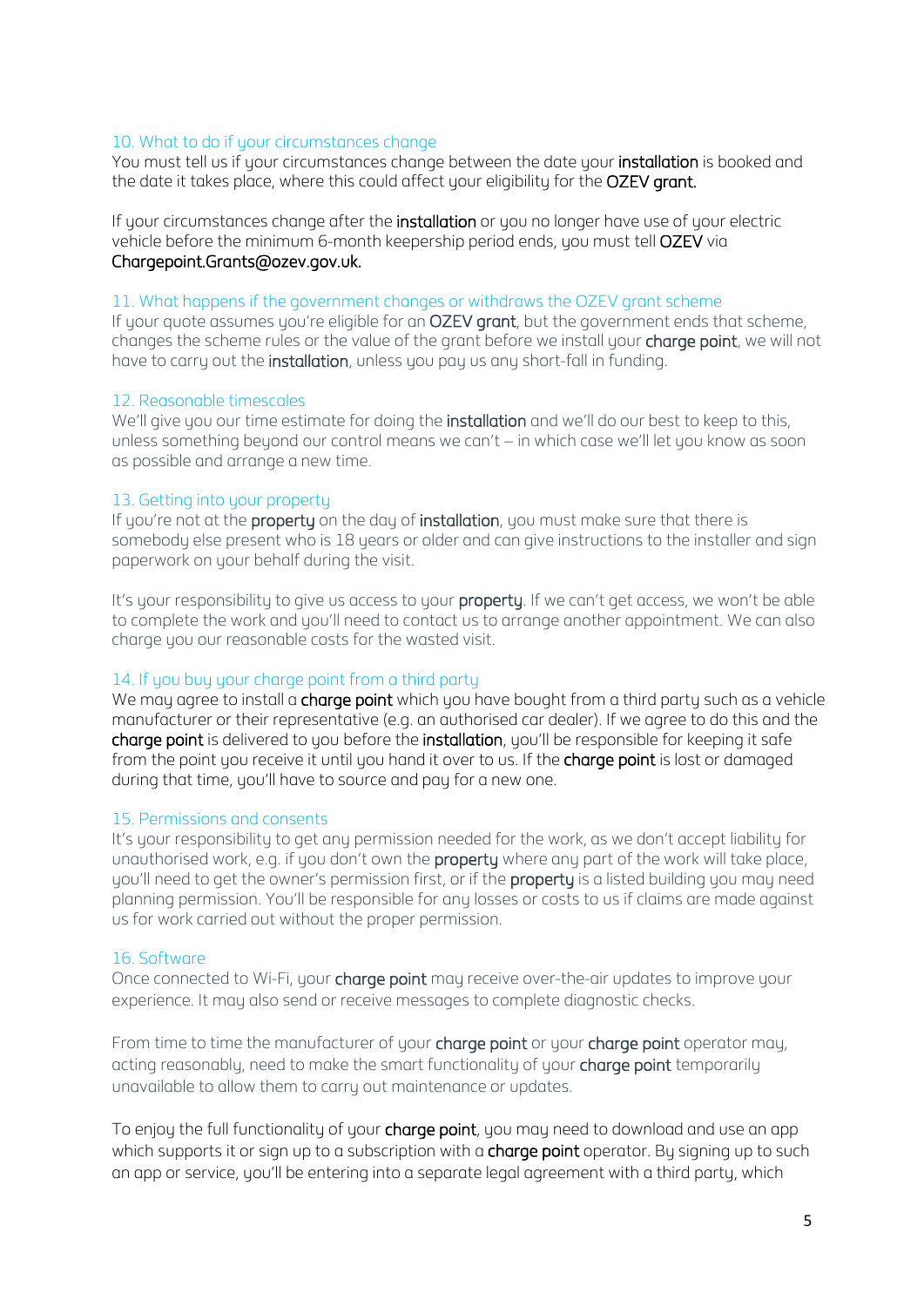governs the use and functionality of the app and/or your relationship with the charge point operator.

If you don't want to use the app, sign up to such a service or there's a communication issue with your charge point, your charge point will still function in manual mode. However, you won't be able to use some of its smart features and you won't be able to charge your electric vehicle in smart mode.

Your charge point may use a mobile connection on the GPRS bandwidth to connect to the Hive app. This means the place where your **charge point** is installed needs sufficient mobile network connectivity on that bandwidth to connect to the Hive app. We can't guarantee that the mobile GPRS connection will be adequate for your install. If it is not, you will not be able to use your charge point in smart mode although it will still work in manual mode (i.e. you will be able to plug and charge manuallu).

# 17. Warranty

If there is a problem with a charge point (or parts) we supplied, or the work we carried out, within 3 years of the date we finished the installation, we will repair or replace the faulty charge point (or faulty parts) we've supplied, or fix the faulty work we've done free of charge.

This warranty does not apply to accessories bought with your **charge point**.

This warranty will not apply if;

- there has been improper use of your charge point, or it has been abused or tampered with,
- repairs or modifications have been attempted or carried out;
	- o by someone other than a British Gas appointed electrician,
	- o against the manufacturer's guidelines/instructions, or
	- o with parts that have not been supplied or approved by the manufacturer,
- the fault is caused by negligence, intentional or accidental damage, improper use by you or a third party or by abnormal working conditions,
- the **charge point** has not been used or maintained in line with its operating and/or maintenance instructions or has been abused or tampered with,
- you don't give notice of a fault within a reasonable period of discovering it,
- you continue to use the **charge point** after you have;
	- o given notice of a fault under the warranty process, and
	- o been told to stop using it as continuing use poses a health and safety risk and/or is likely to cause material damage to the charge point,
- the problem is caused by unrelated faults such as issues with the electrical wiring at your property or a fault in the charging system of your electric vehicle,
- load balancing equipment reduces the charge drawn by your **charge point** to ensure that total demand at your property does not exceed total supply, or
- the charge point is installed in a commercial property.

This warranty does not affect your legal rights. If you want independent advice about your rights, you can speak to Citizens Advice or Trading Standards.

# 18. Complaints

We'll complete the work included in your quote with due skill and care, and in line with industry standards.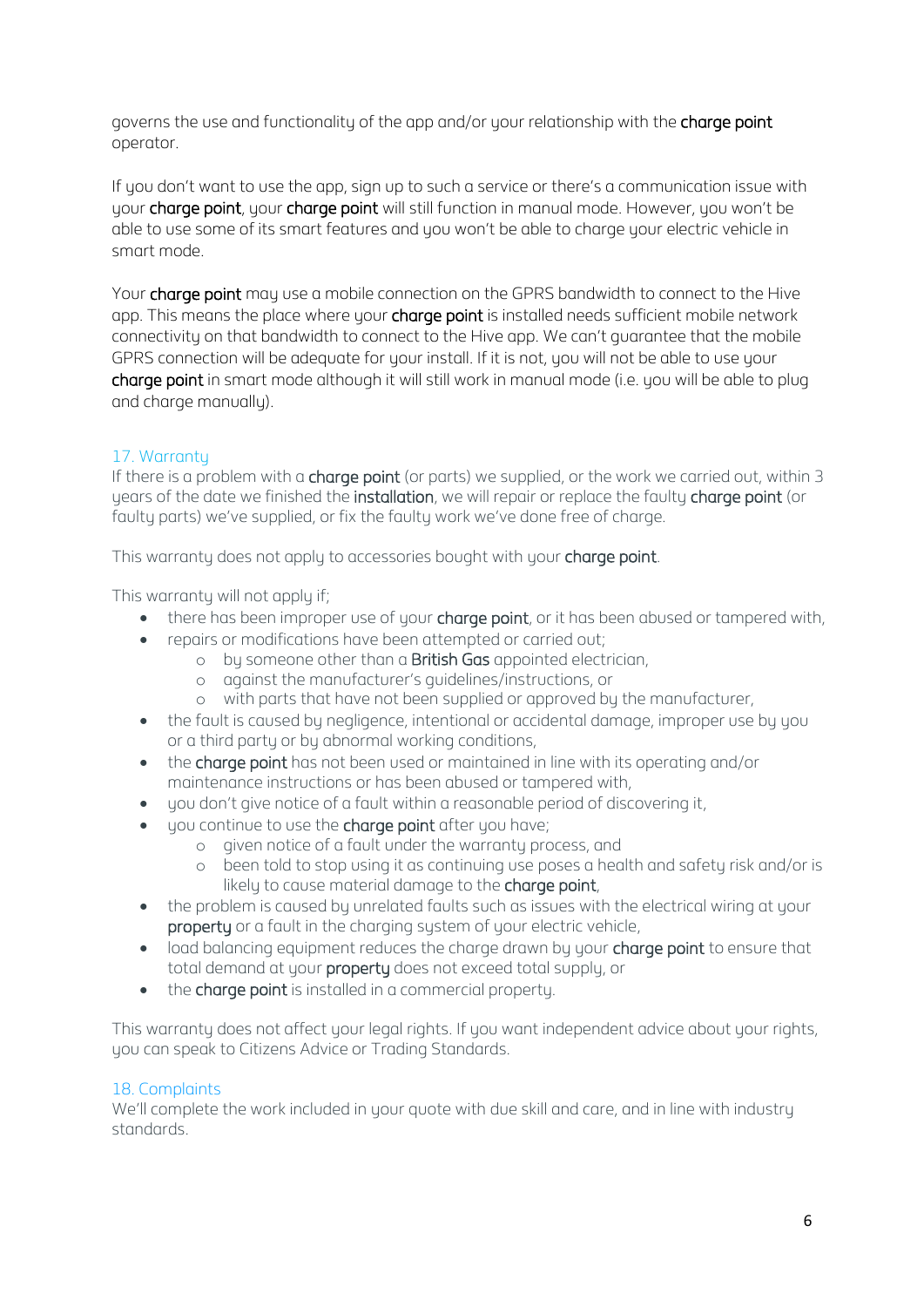However, if you're unhappy with our services, you can make a complaint using the following contact details:

- Call us: 0333 202 1054
- Email us: [ev@britishgas.co.uk](mailto:ev@britishgas.co.uk)

We take any complaint seriously and we'll do our best to resolve the issue right away. If we need more time to investigate, we'll let you know and keep you updated. If you're not satisfied with our final response, or it's been more than eight weeks since we received your complaint, you may be able to take your complaint to the Utilities ADR. For more information visit utilitiesadr.co.uk.

# 19. Our responsibility for loss or damage suffered by you

19.1 Nothing in these terms limits our liability for death or personal injury caused by our negligence, fraud or fraudulent misrepresentation or for any matter where it would be unlawful to limit our liability.

19.2 We'll take care to carry out the work without causing damage to your property. If we cause unnecessary damage because of our negligence, we'll put it right.

19.3 We won't under any circumstances, be responsible for;

- the cost of repairing any pre-existing faults or damage to your **property** or electricity supply that we discover during the installation,
- any loss because you have provided inaccurate or misleading information,
- any damage because the **charge point** isn't used in line with the manufacturer's instructions,
- any problems arising from your or anyone else's smartphone, computer, internet browser, internet connection, GPRS bandwidth connectivity issues or use of an app,
- any financial loss or damage, such as losing profit, income, business, contracts or goodwill,
- delays due to weather or other circumstances beyond our control (Where such delays occur, we will complete the work as soon as reasonably possible.), or
- any loss which both sides would not have reasonably expected when we made this agreement.

19.4 Each individual sub-clause in this section 19 applies separately. If a court tells us we can't rely on one of the sub-clauses, the others will still apply.

19.5 These limitations don't affect your legal rights under the Consumer Rights Act 2015 and any laws that replace it. If you want independent advice about your rights, you can speak to Citizens Advice or Trading Standards.

# 20. Cancelling your agreement with us

You can cancel your agreement with us at any time before the **installation** is fully completed. This is called your "cooling off" period.

If you no longer want the work to go ahead, please contact us on 0333 202 1054.

By accepting the quote (or if an industry partner is paying for the installation by agreeing to proceed and booking an installation date) you've agreed that we can start work during your cooling off period.

If you cancel after work starts and you are responsible for paying, we'll charge you for;

• work we've already carried out, and/or